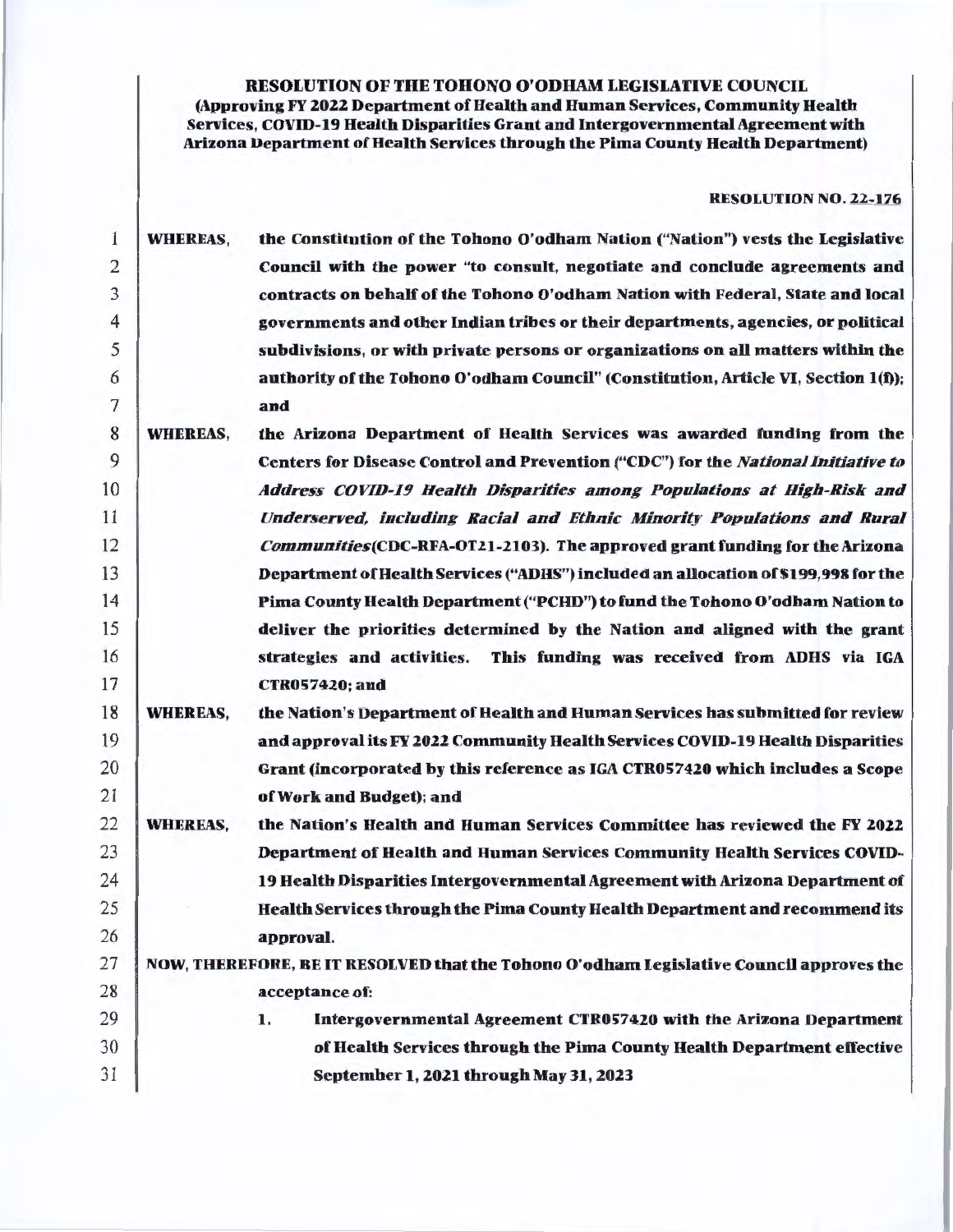#### RESOLUTION NO. 22-176

(Approving FY 2022 Department of Health and Human Services, Community Health Services, COVID-19 Health Disparities Grant and Intergovernmental Agreement with Arizona Department of Health Services through the Pima County Health Department) Page2of3

BE IT FINALLY RESOLVED by the Tohono O'odham Legislative Council that the Nation's chairperson or any designated official is authorized to execute Intergovernmental Agreement CTR057420 provided that any amendments shall be submitted for prior approval by the Tohono O'odham Legislative Council.

The foregoing Resolution was passed by the Tohono O'odham Legislative Council on the  $12^{TH}$ day of MAY, 2022 at a meeting at which a quorum was present with a vote of  $3,218.0$  FOR;  $-0$ -AGAINST; -0- NOT VOTING; and [01] ABSENT, pursuant to the powers vested in the Council by, Article VI, Section 1(f) of the Constitution of the Tohono O'odham Nation, adopted by the Tohono O'odham Nation on January 18, 1986; and approved by the Acting Deputy Assistant Secretary -Indian Affairs (Operations) on March 6, 1986, pursuant to Section 16 of the Act of June 18, 1934 (48 Stat.984).

## TOHONO O'ODHAM LEGISLATIVE COUNCIL <sup>&</sup>lt;

.. imothy Joáquín, Legislative Chairman

day of

**ATTE** 

Evonne Wilson, Legislative Secretary

day of *Muy*, 2022

Said Resolution was submitted for approval to the office of the Chairman of the Tohono O'odham Nation on the  $\frac{1}{\sqrt{2}}$  day of  $\frac{1}{\sqrt{2}}$ , 2022 at  $\frac{3.4}{1}$  o'clock,  $\frac{1}{\sqrt{2}}$ .m., pursuant to the provisions of Section 5 of Article VII of the Constitution and will become effective upon his approval or upon his failure to either approve or disapprove it within 48 hours of submittal .

TOHONO O'ODHAM LEGISIATIVE COUNCIL

mothy Joaqu **Legislative Chairman**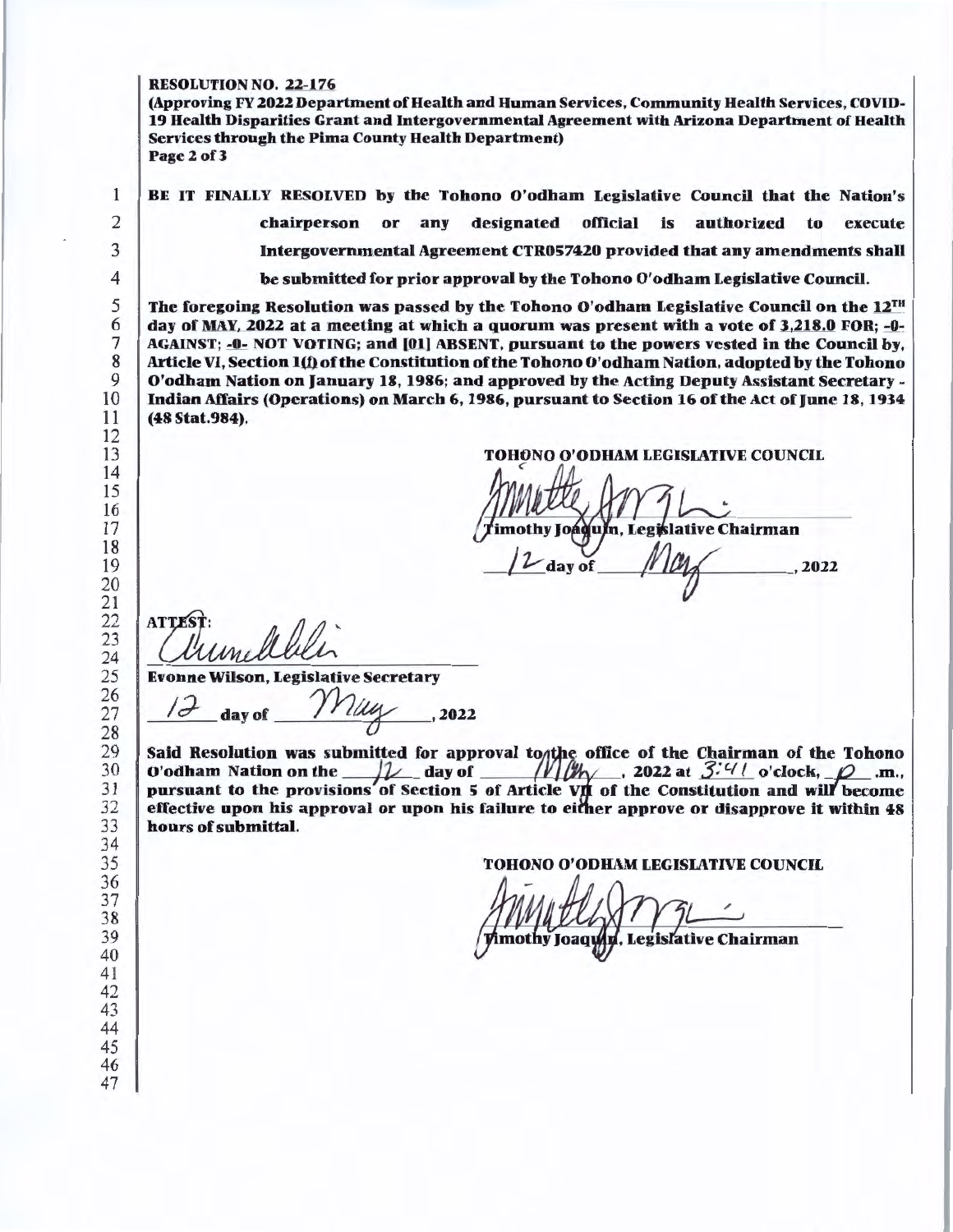#### RESOLUTION NO. 22-176

(Approving FY 2022 Department of Health and Human Services, Community Health Services, COVID-19 Health Disparities Grant and Intergovernmental Agreement with Arizona Department of Health Services through the Pima County Health Department) Page3of3

| <b>APPROVED</b><br>[ ] DISAPPROVED          | Ma<br>on the $\sqrt{2}$ day of<br>at $5.44$ o'clock, $8$<br>.m. | , 2022 |
|---------------------------------------------|-----------------------------------------------------------------|--------|
|                                             |                                                                 |        |
|                                             | NED NORRIS, JR., CHAIRMAN<br>TOHONO O'ODHAM NATION              |        |
|                                             |                                                                 |        |
|                                             | Returned to the Legislative Secretary on the 13 day of          |        |
| nun                                         | . 2022, at $1.49$ o'clock, $\varphi$ .m.                        |        |
| <b>Evonne Wilson, Legislative Secretary</b> |                                                                 |        |
|                                             |                                                                 |        |
|                                             |                                                                 |        |
|                                             |                                                                 |        |
|                                             |                                                                 |        |
|                                             |                                                                 |        |
|                                             |                                                                 |        |
|                                             |                                                                 |        |
|                                             |                                                                 |        |
|                                             |                                                                 |        |
|                                             |                                                                 |        |
|                                             |                                                                 |        |
|                                             |                                                                 |        |
|                                             |                                                                 |        |